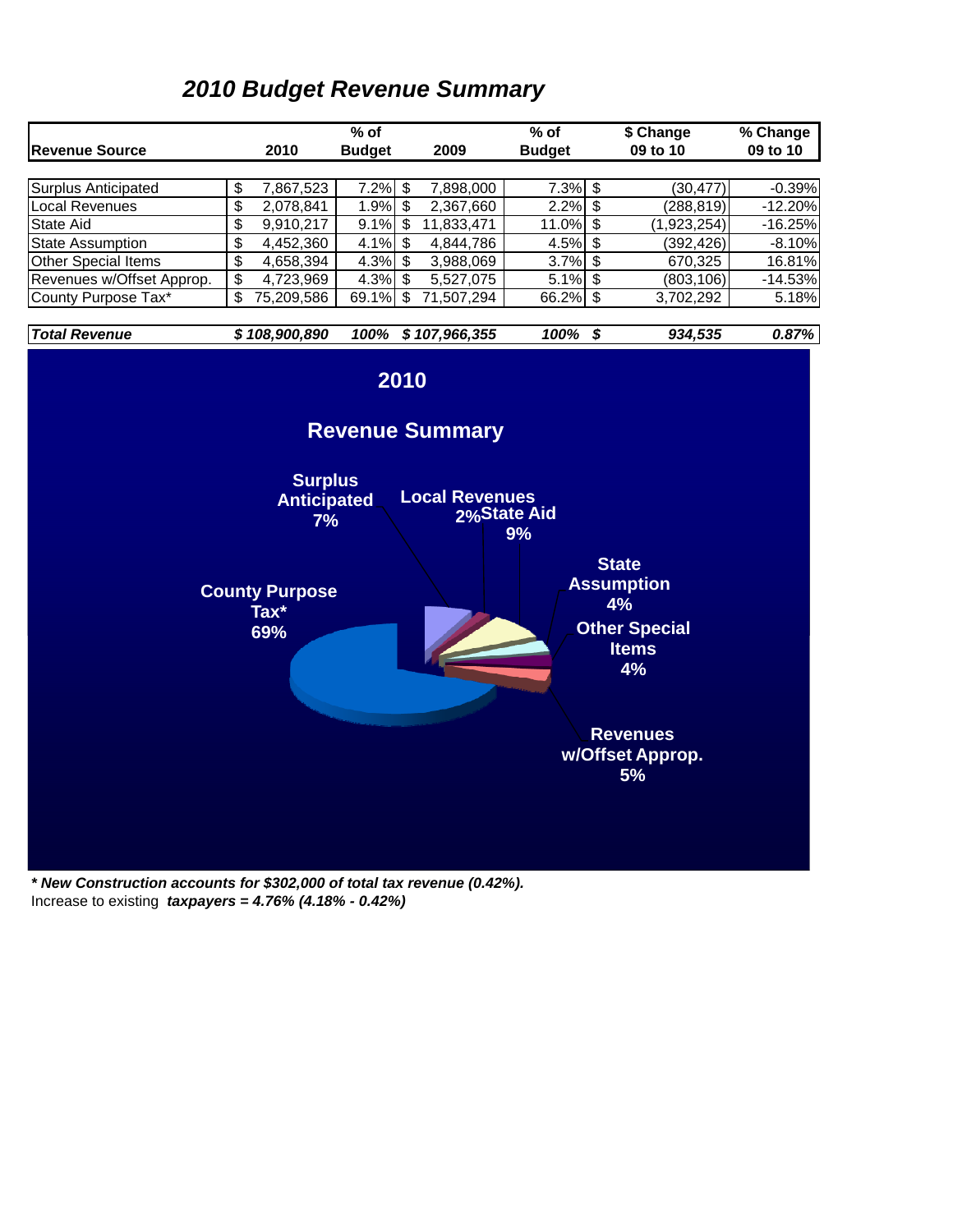# *2010 Local Revenue Summary*

|                         |                | $%$ of        |           | $%$ of        |      | \$ Change                | % Change |
|-------------------------|----------------|---------------|-----------|---------------|------|--------------------------|----------|
| Local Revenue           | 2010           | <b>Budget</b> | 2009      | <b>Budget</b> |      | 09 to 10                 | 09 to 10 |
|                         |                |               |           |               |      |                          |          |
| <b>County Clerk</b>     | \$<br>,209,073 | 58.2% \$      | ,403,717  | 59.3% \$      |      | (194, 644)               | $-13.9%$ |
| Surrogate               | \$<br>84.566   | $4.1\%$ \$    | 83,143    | $3.5\%$ \$    |      | 1,423                    | 1.7%     |
| Sheriff                 | \$<br>233,480  | $11.2\%$ \$   | 350,000   | 14.8% \$      |      | (116,520)                | $-33.3%$ |
| Fines                   | \$<br>83,508   | $4.0\%$ \$    | 92,800    | $3.9\%$ \$    |      | (9,292)                  | $-10.0%$ |
| Interest on Investments | \$<br>375,000  | 18.0% \$      | 375,000   | 15.8% \$      |      | $\overline{\phantom{0}}$ | 0.0%     |
| Rental - County Bldgs.  | \$<br>93,214   | $4.5\%$ \$    | 63,000    | $2.7\%$ \$    |      | 30,214                   | 48.0%    |
|                         |                |               |           |               |      |                          |          |
| <b>Total Revenue</b>    | 2,078,841      | 100%          | 2,367,660 | 100%          | - \$ | (288,819)                | $-12.2%$ |

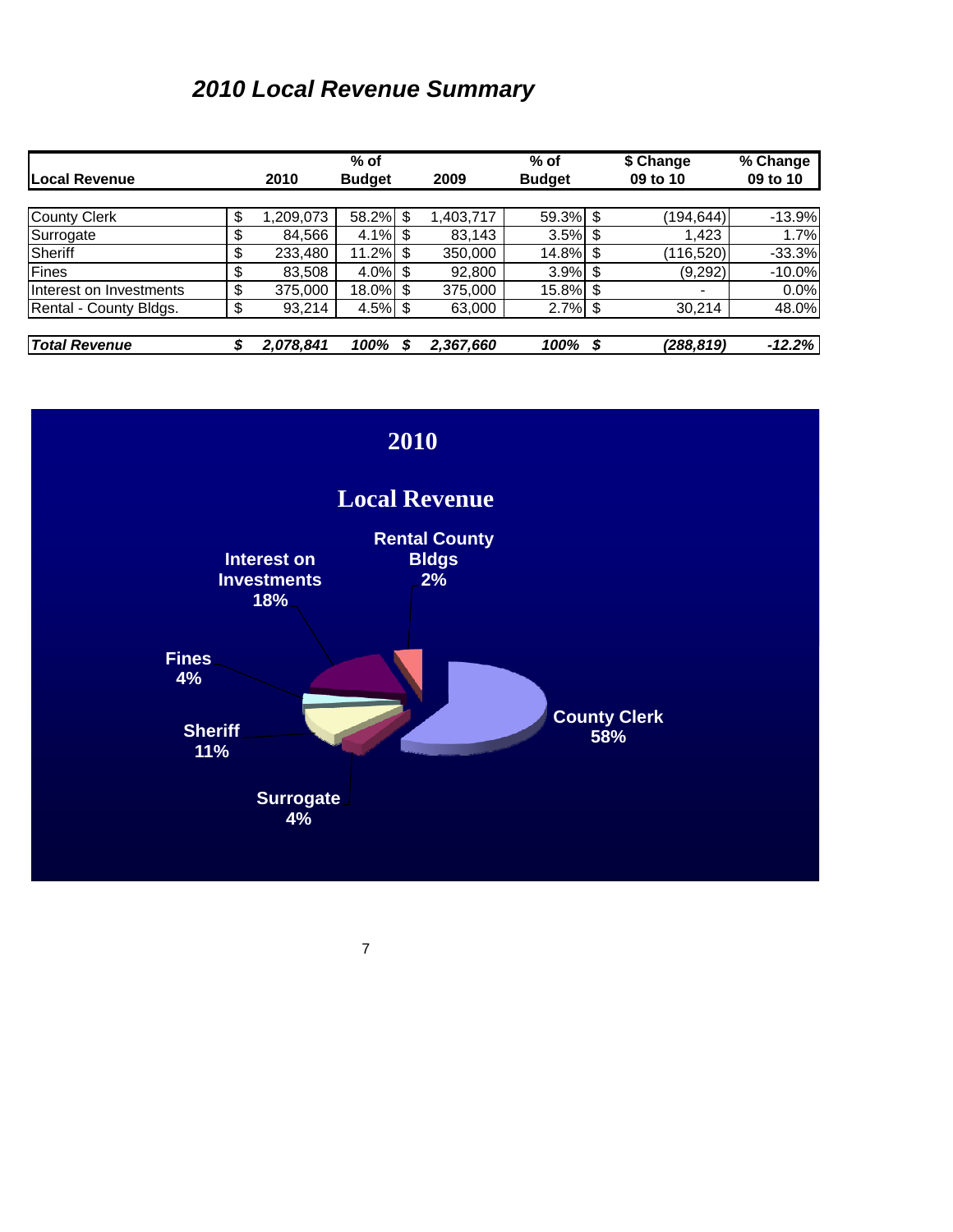# *2010 State Aid Summary*

|                          |                               |                          | $%$ of     |               |            | % of        |          | \$ Change   | % Change  |
|--------------------------|-------------------------------|--------------------------|------------|---------------|------------|-------------|----------|-------------|-----------|
| <b>State Aid</b>         | <b>Budget</b><br>2010<br>2009 |                          |            | <b>Budget</b> |            | 09 to 10    | 09 to 10 |             |           |
|                          |                               |                          |            |               |            |             |          |             |           |
| Franchise Tax Sock Ins.  |                               | 175.000                  | $1.8\%$ \$ |               | 165.765    | $1.4\%$ \$  |          | 9.235       | 5.6%      |
| State Aid College Bonds  |                               | .054.217                 | 10.6% \$   |               | 2,019,267  | $17.1\%$ \$ |          | (965,050)   | $-47.8%$  |
| Patients in County Inst. |                               | 8,681,000                | 87.6% \$   |               | ,550,000   | 63.8% \$    |          | 1,131,000   | 15.0%     |
| State Aid SCMUA Bonds    |                               | $\overline{\phantom{a}}$ | $0.0\%$ \$ |               | 2,098,439  | 17.7% \$    |          | (2,098,439) | $-100.0%$ |
|                          |                               |                          |            |               |            |             |          |             |           |
| <b>Total Revenue</b>     |                               | 9.910.217                | 100%       |               | 11,833,471 | 100%        | - S      | (1,923,254) | $-16.3\%$ |

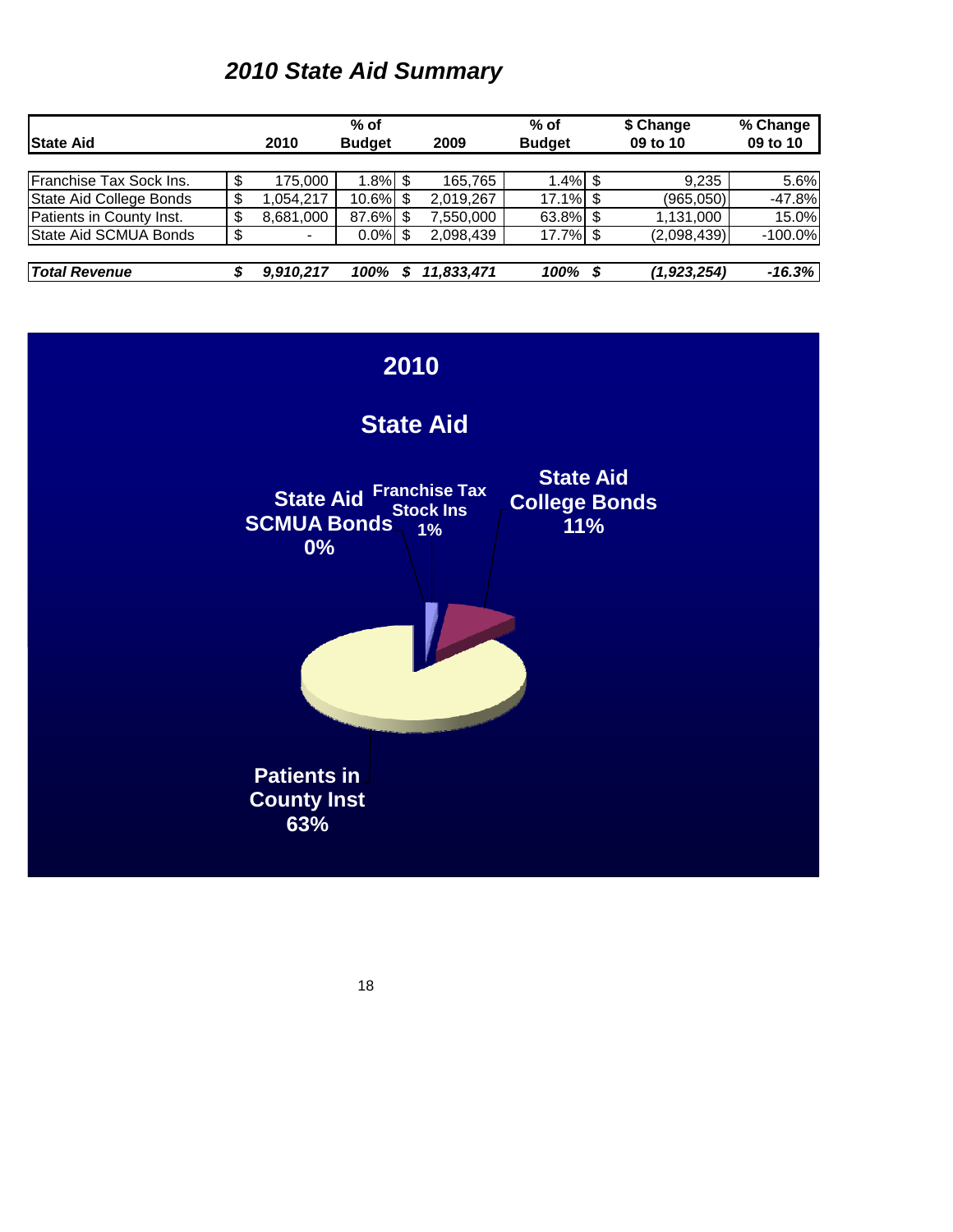# *2010 State Assumption Summary*

|                                  |                                | $%$ of        |                | $%$ of        |      | \$ Change                | % Change |
|----------------------------------|--------------------------------|---------------|----------------|---------------|------|--------------------------|----------|
| <b>State Aid</b>                 | 2010                           | <b>Budget</b> | 2009           | <b>Budget</b> |      | 09 to 10                 | 09 to 10 |
|                                  |                                |               |                |               |      |                          |          |
| <b>NJ DYFS</b>                   | 708,363                        | 15.9% \$      | 674,291        | $13.9\%$ \$   |      | 34,072                   | 5.1%     |
| Supp Security Income             | 259,598                        | $5.8\%$ \$    | 257,063        | $5.3\%$ \$    |      | 2,535                    | 1.0%     |
| Patient State Pscyh Inst         | \$<br>,809,723                 | 40.6% \$      | 2,134,709      | $44.1\%$ \$   |      | (324, 986)               | $-15.2%$ |
| <b>Patient State Devel Disab</b> | \$<br>.674,676 ا               | 37.6% \$      | 1,778,723      | 36.7% \$      |      | (104,047)                | $-5.8%$  |
| <b>Patients UMDNJ CMHC</b>       | \$<br>$\overline{\phantom{a}}$ | $0.0\%$ \$    | $\blacksquare$ | $0.0\%$ \$    |      | $\overline{\phantom{a}}$ |          |
|                                  |                                |               |                |               |      |                          |          |
| <b>Total Revenue</b>             | 4,452,360                      | 100%          | 4,844,786      | 100%          | - \$ | (392,426)                | $-8.1%$  |

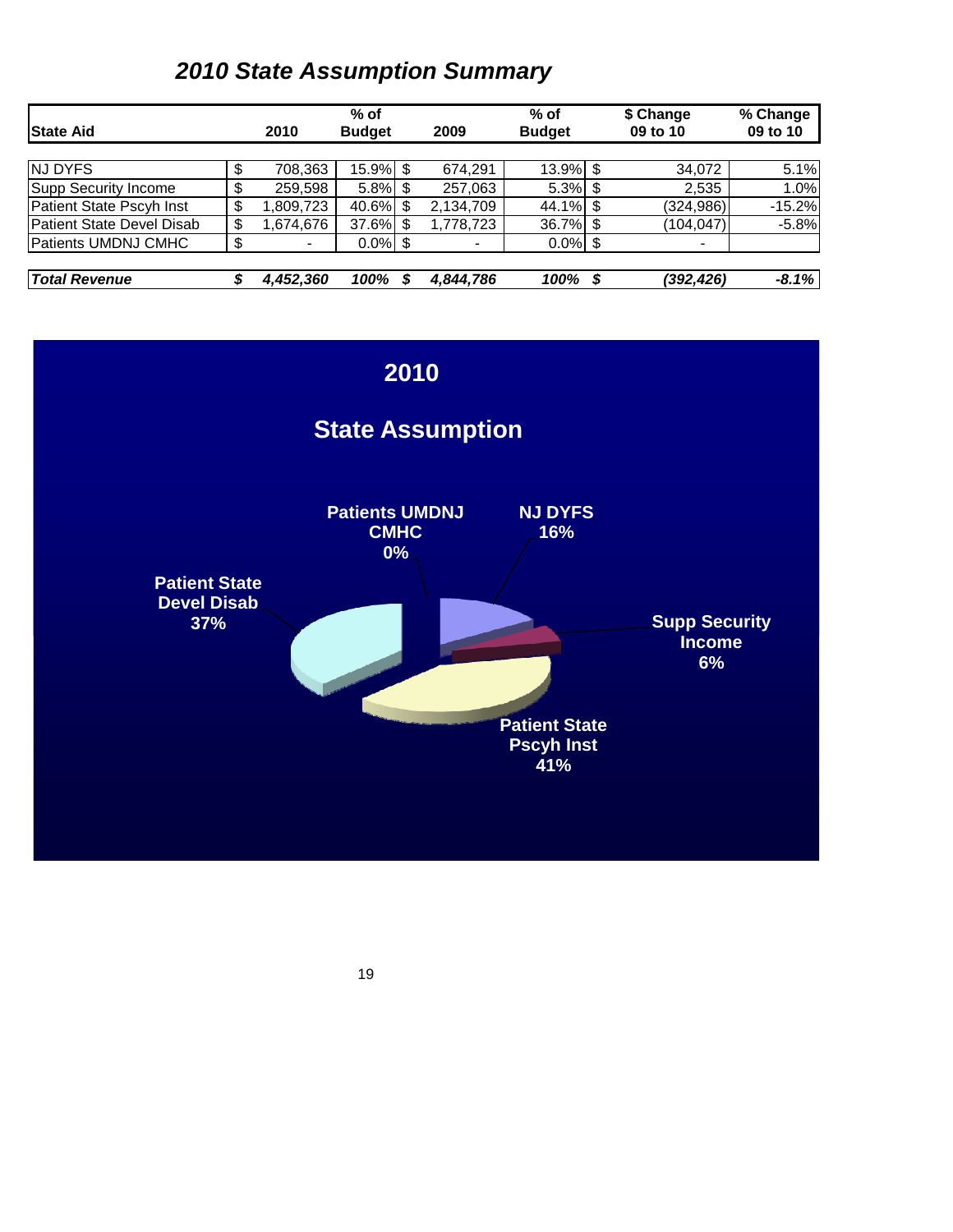## *2010 Other Special Items Summary*

|                                   |                 | $%$ of        |   |           | $%$ of        |      | \$ Change                | % Change |
|-----------------------------------|-----------------|---------------|---|-----------|---------------|------|--------------------------|----------|
| <b>State Aid</b>                  | 2010            | <b>Budget</b> |   | 2009      | <b>Budget</b> |      | 09 to 10                 | 09 to 10 |
|                                   |                 |               |   |           |               |      |                          |          |
| State & Fed Inmates               | \$<br>890,000   | 18.8% \$      |   | 835,486   | $20.9\%$ \$   |      | 54,514                   | 6.5%     |
| Res to Pay Debt Svc               | \$<br>200,000   | $4.2\%$ \$    |   | 200,000   | $5.0\%$ \$    |      |                          | 0.0%     |
| <b>Res Vocational School Debt</b> | \$<br>150,000   | $3.2\%$ \$    |   | 125,000   | $3.1\%$ \$    |      | 25,000                   | 20.0%    |
| <b>Capital Fund Surplus</b>       | \$<br>300,000   | $6.4\%$ \$    |   | 175,000   | $4.4\%$ \$    |      | 125,000                  | 71.4%    |
| <b>County Clerk</b>               | \$<br>645,245   | 13.7% \$      |   | 685,547   | 17.2%         | l \$ | (40, 302)                | $-5.9%$  |
| Surrogate                         | \$<br>56,436    | $1.2\%$ \$    |   | 56,436    | $1.4\%$ \$    |      |                          | 0.0%     |
| Sheriff                           | \$<br>162,288   | $3.4\%$ \$    |   | 275,000   | $6.9\%$ \$    |      | (112, 712)               | $-41.0%$ |
| Trust - Motor Vehicle Fines       | \$<br>875,000   | 18.5% \$      |   | 875,000   | $21.9\%$ \$   |      |                          | 0.0%     |
| Weights & Meas. Trust Fnd         | \$<br>100,000   | $2.1\%$ \$    |   | 100,000   | $2.5\%$ \$    |      |                          | 0.0%     |
| State Reimb. - Pros. Salary       | \$<br>65,000    | $1.4\%$ \$    |   | 65,000    | $1.6\%$ \$    |      |                          | 0.0%     |
| Sale of Assets-Cap. Outlay        | \$<br>255,000   | 5.4% \$       |   | 255,000   | $6.4\%$ \$    |      |                          | 0.0%     |
| Res for Historic Court Imp.       | \$<br>700,000   | 14.8% \$      |   | 15,600    | $0.4\%$ \$    |      | 684,400                  | 4387.2%  |
| <b>County Transit System</b>      | \$<br>325,000   | $6.9\%$ \$    |   | 325,000   | $8.1\%$ \$    |      | $\overline{\phantom{a}}$ | 0.0%     |
| <b>Total Revenue</b>              | \$<br>4,723,969 | 100%          | S | 3.988.069 | 100%          | \$   | 735,900                  | 18.5%    |

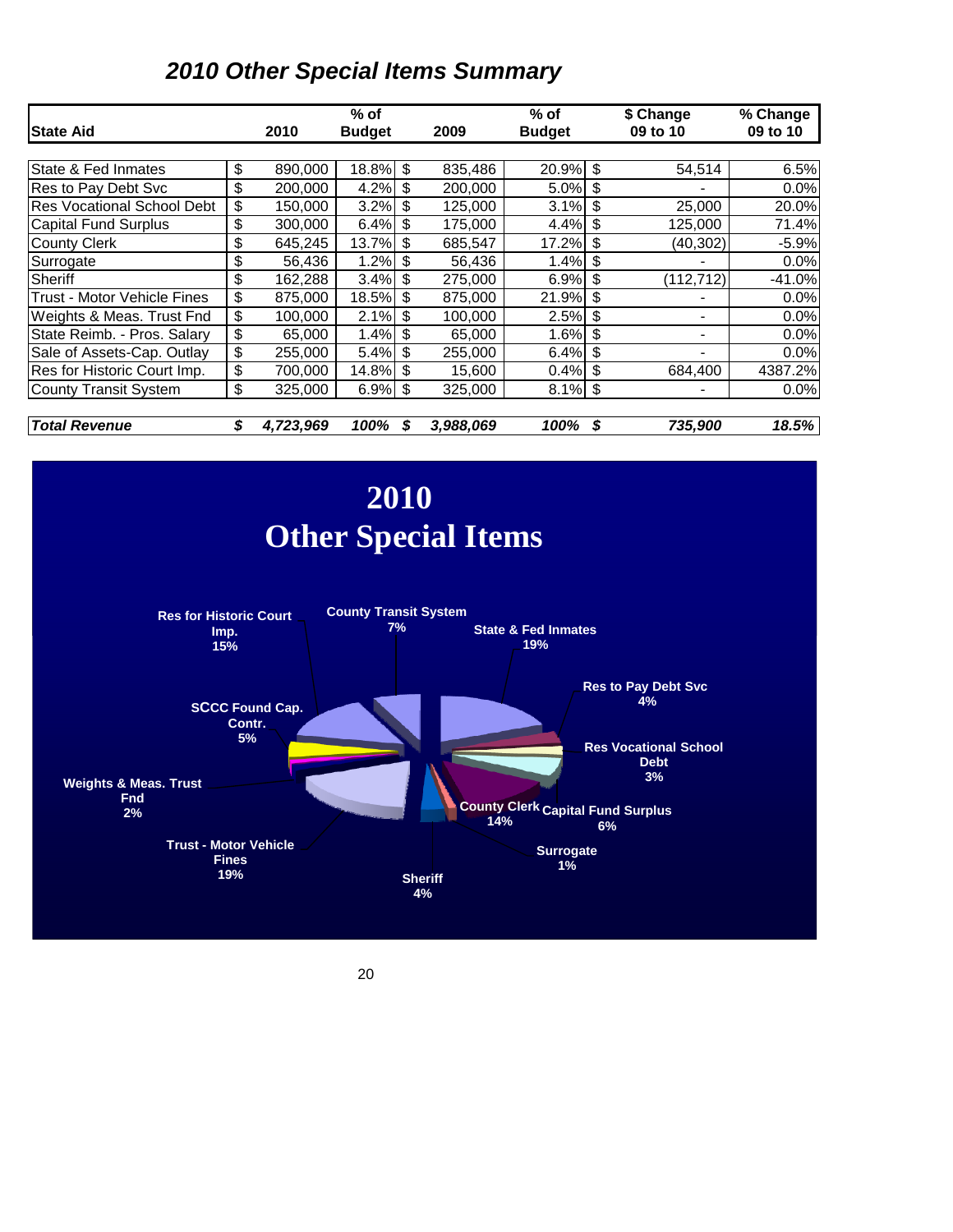### *2010 Budget Appropriation Summary*

| <b>Appropriation Category</b>   | 2010              | $%$ of<br><b>Budget</b> |     | 2009                   | $%$ of<br><b>Budget</b> |      | \$ Change<br>09 to 10 | % Change<br>09 to 10 |
|---------------------------------|-------------------|-------------------------|-----|------------------------|-------------------------|------|-----------------------|----------------------|
|                                 |                   |                         |     |                        |                         |      |                       |                      |
| <b>General Government</b>       | \$<br>27,283,652  | 25.1%                   | \$  | 23,551,924             | 21.8%                   | \$   | 3,731,728             | 15.8%                |
| Judiciary                       | \$<br>2,321,742   | 2.1%                    | \$  | $\overline{2,}199,395$ | 2.0%                    | \$   | 122,347               | 5.6%                 |
| Public Safety & Regulation      | \$<br>4,576,130   | 4.2%                    | -\$ | 4,505,696              | 4.2%                    | \$   | 70,434                | 1.6%                 |
| Roads & Bridges                 | \$<br>7,371,861   | 6.8%                    | \$  | 7,340,837              | 6.8%                    | \$   | 31,024                | 0.4%                 |
| <b>Correctional &amp; Penal</b> | \$<br>9,814,133   | 9.0%                    | \$  | 10,156,274             | 9.4%                    | \$   | (342, 141)            | $-3.4%$              |
| <b>Health &amp; Welfare</b>     | \$<br>14,716,182  | 13.5%                   | \$  | 16,897,209             | 15.6%                   | \$   | (2, 181, 027)         | $-12.9%$             |
| Education                       | \$<br>13,008,212  | 11.9%                   | \$  | 12,796,491             | 11.8%                   | \$   | 211,721               | 1.7%                 |
| Approp Offset w Revenue         | \$<br>4,658,394   | 4.3%                    | \$  | 5,527,075              | 5.1%                    | \$   | (868, 681)            | $-15.7%$             |
| Unclassified                    | \$<br>3,603,960   | 3.3%                    | \$  | 3,722,675              | 3.4%                    | \$   | (118, 715)            | $-3.2%$              |
| Capital Improvements            | \$<br>503,566     | $0.5\%$ \$              |     |                        | 0.0%                    | \$   | 503,566               | #DIV/0!              |
| <b>Debt Service</b>             | \$<br>14,510,623  | 13.3%                   | \$  | 14,544,165             | 13.4%                   | \$   | (33, 542)             | $-0.2%$              |
| <b>Deferred Charges</b>         | \$<br>16,902      | $0.0\%$ \$              |     | 172,977                | 0.2%                    | \$   | (156, 075)            | $-90.2%$             |
| Statutory                       | \$<br>6,515,533   | $6.0\%$ \$              |     | 6,724,614              | 6.2%                    | - \$ | (209, 081)            | $-3.1%$              |
| <b>Total Appropriations</b>     | \$<br>108,900,890 | 100%                    |     | 108, 139, 332          | 100%                    | S    | 761,558               | 0.7%                 |

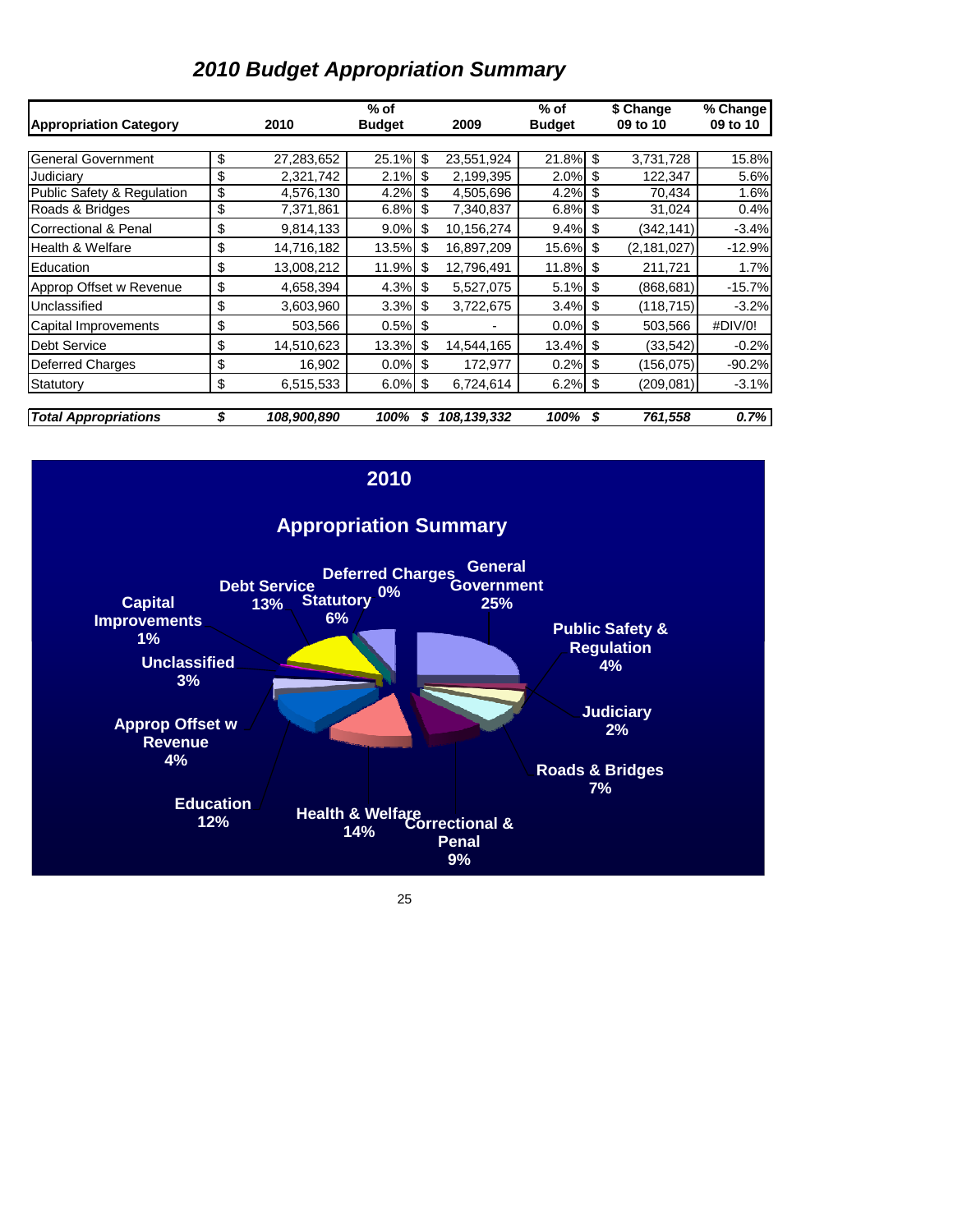## *2010 Budget - General Government*

|                                    |                  | $%$ of        |                  | $%$ of        |    | $\sqrt{$}$ Change | % Change |
|------------------------------------|------------------|---------------|------------------|---------------|----|-------------------|----------|
| <b>General Government</b>          | 2010             | <b>Budget</b> | 2009             | <b>Budget</b> |    | 09 to 10          | 09 to 10 |
|                                    |                  |               |                  |               |    |                   |          |
| <b>Freeholder Board</b>            | \$<br>142,905    | 0.5%          | \$<br>142,905    | 0.6%          | \$ |                   | 0.0%     |
| <b>Annual Audit</b>                | \$<br>123,398    | 0.5%          | \$<br>123,398    | 0.5%          | \$ |                   | 0.0%     |
| <b>County Administrator Office</b> | \$<br>232.120    | 0.9%          | \$<br>248.585    | 1.1%          | \$ | (16, 465)         | $-6.6%$  |
| <b>Budget Management</b>           | \$<br>124,233    | 0.5%          | \$<br>122,060    | 0.5%          | \$ | 2,173             | 1.8%     |
| Technology & Info Mgmt.            | \$<br>826,038    | 3.0%          | \$<br>806,153    | 3.4%          | \$ | 19,885            | 2.5%     |
| G.I.S.                             | \$<br>207,055    | 0.8%          | \$<br>202,731    | 0.9%          | \$ | 4,324             | 2.1%     |
| <b>Central Services</b>            | \$<br>64,335     | 0.2%          | \$<br>63.864     | 0.3%          | \$ | 471               | 0.7%     |
| <b>County Treasurer</b>            | \$<br>434,348    | 1.6%          | \$<br>397,685    | 1.7%          | \$ | 36,663            | 9.2%     |
| County Counsel                     | \$<br>362,962    | 1.3%          | \$<br>404,766    | 1.7%          | \$ | (41,804)          | $-10.3%$ |
| County Adjuster                    | \$<br>150,869    | 0.6%          | \$<br>147.939    | 0.6%          | \$ | 2,930             | 2.0%     |
| Clerk of the Board                 | \$<br>220.731    | 0.8%          | \$<br>205.487    | 0.9%          | \$ | 15,244            | 7.4%     |
| <b>Employee Services</b>           | \$<br>323,262    | 1.2%          | \$<br>323,962    | 1.4%          | \$ | (700)             | $-0.2%$  |
| County Clerk - Registry            | \$<br>823,558    | 3.0%          | \$<br>844.237    | 3.6%          | \$ | (20, 679)         | $-2.4%$  |
| County Clerk - Elections           | \$<br>70,055     | 0.3%          | \$<br>70.105     | 0.3%          | \$ | (50)              | $-0.1%$  |
| Prosecutor                         | \$<br>4,524,434  | 16.6%         | \$<br>4,365,645  | 18.5%         | \$ | 158,789           | 3.6%     |
| Records Management                 | \$<br>50,811     | 0.2%          | \$<br>28,271     | 0.1%          | \$ | 22,540            | 79.7%    |
| Purchasing                         | \$<br>163,303    | 0.6%          | \$<br>154,086    | 0.7%          | \$ | 9.217             | 6.0%     |
| Facilities Mgmt.                   | \$<br>2,716,508  | 10.0%         | \$<br>2,956,968  | 12.6%         | \$ | (240, 460)        | $-8.1%$  |
| <b>Employee Awards</b>             | \$<br>5,000      | 0.0%          | \$<br>5.000      | 0.0%          | \$ |                   | 0.0%     |
| Group Insurance                    | \$<br>13,542,000 | 49.6%         | \$<br>9,887,390  | 42.0%         | \$ | 3,654,610         | 37.0%    |
| <b>Workers Comp Insurance</b>      | \$<br>1,042,410  | 3.8%          | \$<br>955,992    | 4.1%          | \$ | 86,418            | 9.0%     |
| Other Insurance                    | \$<br>1,127,217  | 4.1%          | \$<br>1,085,000  | 4.6%          | \$ | 42,217            | 3.9%     |
| <b>Risk Mgmt./Safety</b>           | \$<br>6,100      | 0.0%          | \$<br>9,695      | 0.0%          | \$ | (3,595)           | $-37.1%$ |
|                                    |                  |               |                  |               |    |                   |          |
| <b>Total General Government</b>    | \$<br>27,283,652 | 100%          | \$<br>23,551,924 | 100%          | S  | 3,731,728         | 15.8%    |

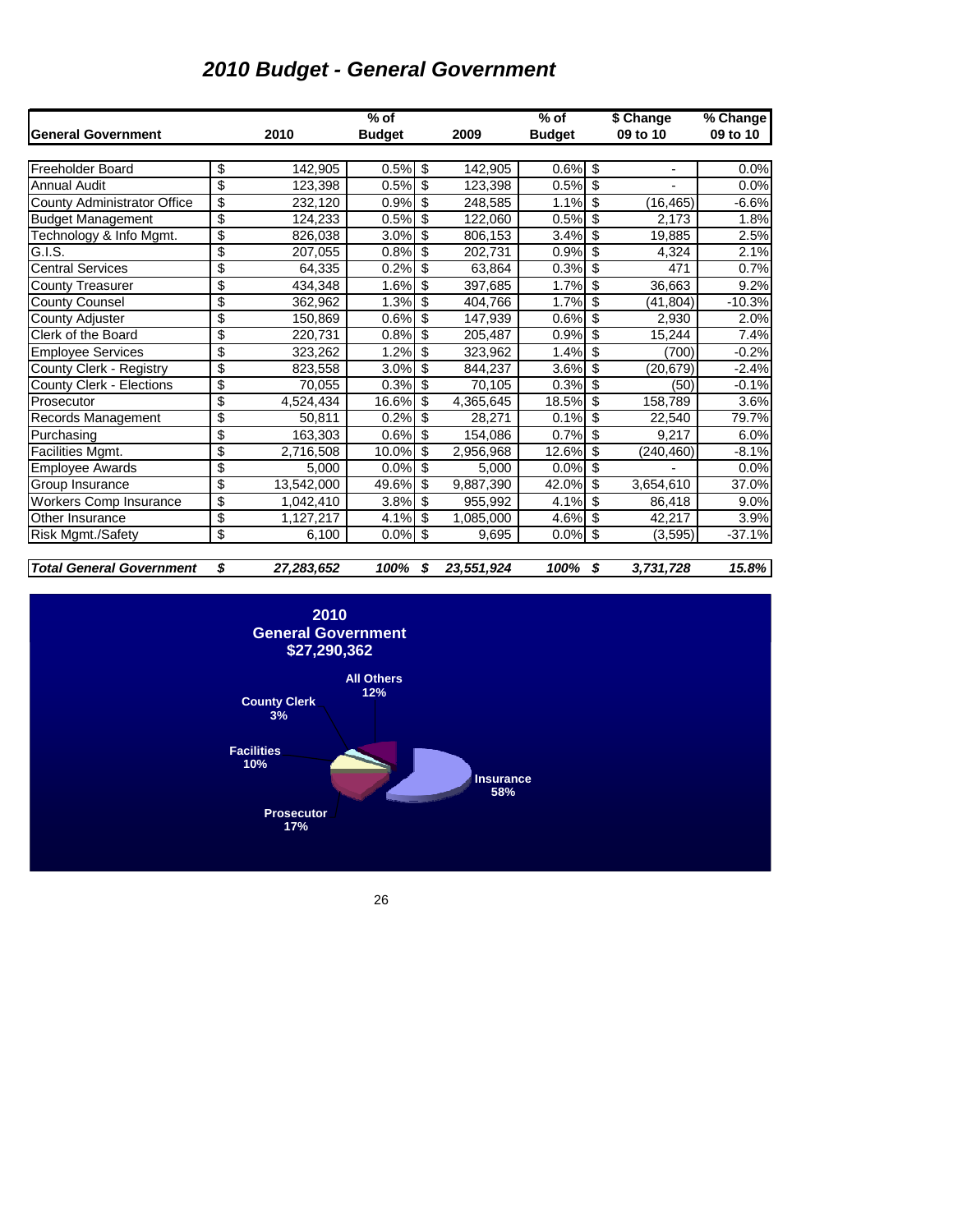# *2010 Budget - Judiciary*

| <b>Judiciarv</b>                     | 2010      | $%$ of<br><b>Budget</b> | 2009      | $%$ of<br><b>Budget</b> | \$ Change<br>09 to 10 | % Change<br>09 to 10 |
|--------------------------------------|-----------|-------------------------|-----------|-------------------------|-----------------------|----------------------|
|                                      |           |                         |           |                         |                       |                      |
| County Surrogate                     | 368.777   | $15.9\%$ \$             | 363.218   | $16.5\%$ \$             | 5,559                 | 1.5%                 |
| <b>ISherriff - Judicial Function</b> | 1.952.965 | 84.1% \$                | 1.836.177 | $83.5\%$ \$             | 116,788               | 6.4%                 |
|                                      |           |                         |           |                         |                       |                      |
| <b>Total Judiciary</b>               | 2,321,742 | 100%                    | 2,199,395 | 100%                    | 122.347               | 5.6%                 |

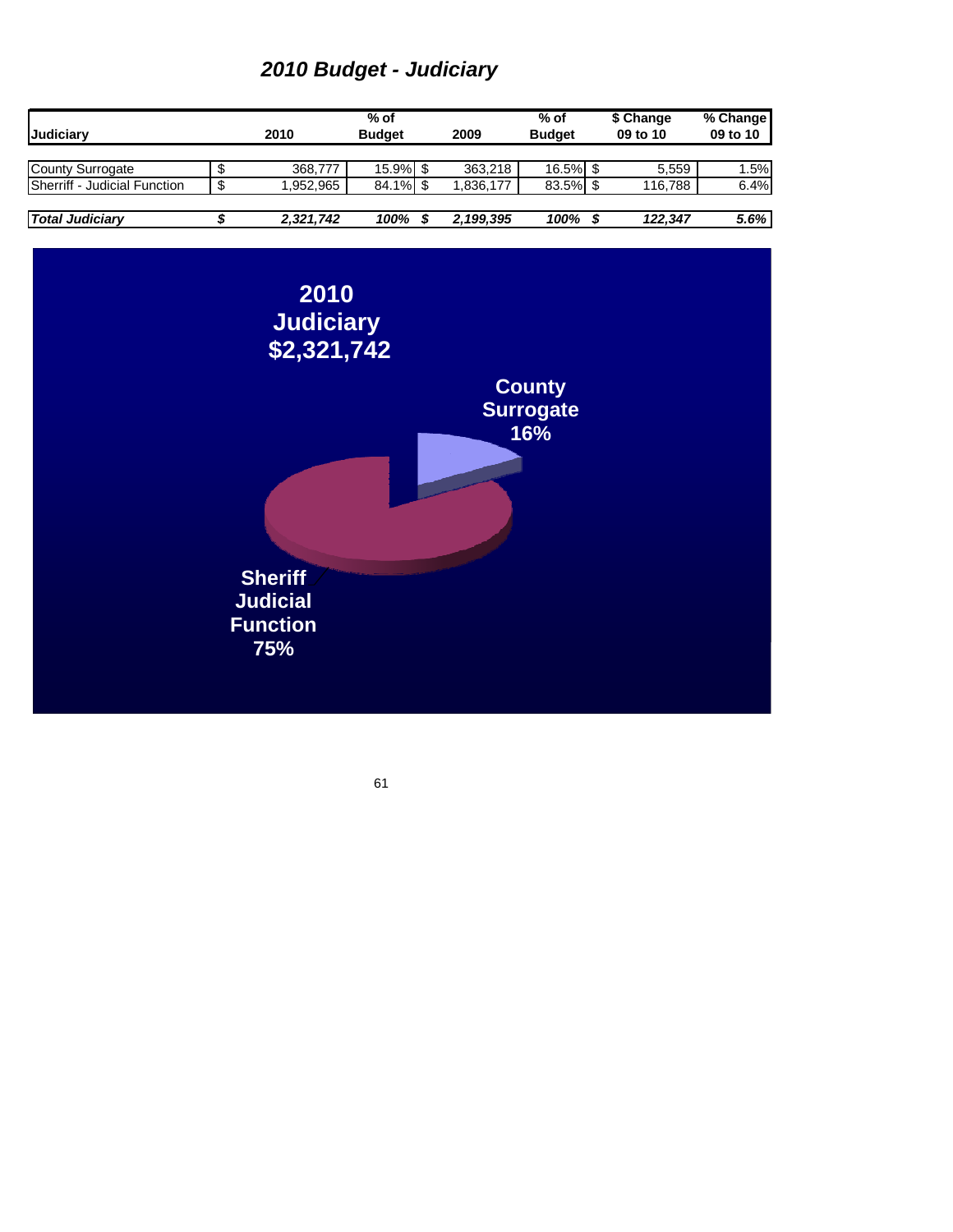# *2010 Budget - Regulation*

| Sheriff - Regulation<br>\$<br>2,236,007<br>48.9%<br>\$<br>2,161,016<br>48.0%<br>74,991<br>\$<br>\$<br><b>Weights and Measures</b><br>3.8%<br>\$<br>194,268<br>4.3%<br>$\overline{\$}$<br>(18, 245)<br>176,023<br>\$<br>$\overline{\$}$<br><b>Board of Taxation</b><br>\$<br>4.8%<br>221,375<br>4.8%<br>214,282<br>7,093<br>\$<br>5.5%<br>$\overline{\theta}$<br><b>Medical Examiner</b><br>253,821<br>\$<br>249,249<br>5.5%<br>4,572<br>$\overline{\$}$<br>$\overline{\$}$<br>Shade Tree Commission<br>173,639<br>3.8%<br>167,344<br>3.7%<br>6,295<br>\$<br>\$<br>12.9%<br>$\overline{\mathcal{E}}$<br><b>Board of Elections</b><br>543,210<br>11.9%<br>\$<br>579,445<br>(36, 235)<br>\$<br>$\overline{\mathbf{s}}$<br><b>Fire Marshall</b><br>73,591<br>1.6%<br>\$<br>72,688<br>1.6%<br>903<br>$\overline{\$}$<br>$\overline{\mathcal{S}}$<br>15,750<br>6.6%<br>\$<br>284,250<br>6.3%<br>Fire Academy<br>300,000<br>\$<br>Office of Emerg Mgmt<br>\$<br>161,193<br>3.5%<br>\$<br>156,863<br>3.5%<br>4,330<br>\$<br>\$<br>\$<br>426,291<br>9.5%<br>Planning<br>437,271<br>9.6%<br>10,980<br><b>Total Regulation</b><br>\$<br>4,576,130<br>100%<br>\$<br>4,505,696<br>100%<br>\$<br>70,434<br>2010<br><b>Regulation - \$4,576,130</b><br><b>Fire</b><br><b>Planning</b><br>Acaden Fynrg Mgmt<br><b>Sheriff</b><br>9%<br>3%<br>7%<br><b>Regulation</b><br>48%<br><b>Fire Marshall</b><br>2%<br><b>Bd of Elec</b><br>12%<br><b>Weights and</b><br><b>Shade Tree</b><br><b>Measures</b><br><b>Bd of</b><br><b>Comm</b><br><b>Med</b><br>4%<br><b>Taxation</b><br>4%<br><b>Examiner</b><br>5%<br>7% | <b>Regulation</b> | 2010 | $%$ of<br><b>Budget</b> | 2009 | $%$ of<br><b>Budget</b> | \$ Change<br>09 to 10 | % Change<br>09 to 10 |
|------------------------------------------------------------------------------------------------------------------------------------------------------------------------------------------------------------------------------------------------------------------------------------------------------------------------------------------------------------------------------------------------------------------------------------------------------------------------------------------------------------------------------------------------------------------------------------------------------------------------------------------------------------------------------------------------------------------------------------------------------------------------------------------------------------------------------------------------------------------------------------------------------------------------------------------------------------------------------------------------------------------------------------------------------------------------------------------------------------------------------------------------------------------------------------------------------------------------------------------------------------------------------------------------------------------------------------------------------------------------------------------------------------------------------------------------------------------------------------------------------------------------------------------------------------------------------------------------|-------------------|------|-------------------------|------|-------------------------|-----------------------|----------------------|
|                                                                                                                                                                                                                                                                                                                                                                                                                                                                                                                                                                                                                                                                                                                                                                                                                                                                                                                                                                                                                                                                                                                                                                                                                                                                                                                                                                                                                                                                                                                                                                                                |                   |      |                         |      |                         |                       |                      |
|                                                                                                                                                                                                                                                                                                                                                                                                                                                                                                                                                                                                                                                                                                                                                                                                                                                                                                                                                                                                                                                                                                                                                                                                                                                                                                                                                                                                                                                                                                                                                                                                |                   |      |                         |      |                         |                       | 3.5%                 |
|                                                                                                                                                                                                                                                                                                                                                                                                                                                                                                                                                                                                                                                                                                                                                                                                                                                                                                                                                                                                                                                                                                                                                                                                                                                                                                                                                                                                                                                                                                                                                                                                |                   |      |                         |      |                         |                       | $-9.4%$              |
|                                                                                                                                                                                                                                                                                                                                                                                                                                                                                                                                                                                                                                                                                                                                                                                                                                                                                                                                                                                                                                                                                                                                                                                                                                                                                                                                                                                                                                                                                                                                                                                                |                   |      |                         |      |                         |                       | 3.3%                 |
|                                                                                                                                                                                                                                                                                                                                                                                                                                                                                                                                                                                                                                                                                                                                                                                                                                                                                                                                                                                                                                                                                                                                                                                                                                                                                                                                                                                                                                                                                                                                                                                                |                   |      |                         |      |                         |                       | 1.8%                 |
|                                                                                                                                                                                                                                                                                                                                                                                                                                                                                                                                                                                                                                                                                                                                                                                                                                                                                                                                                                                                                                                                                                                                                                                                                                                                                                                                                                                                                                                                                                                                                                                                |                   |      |                         |      |                         |                       | 3.8%                 |
|                                                                                                                                                                                                                                                                                                                                                                                                                                                                                                                                                                                                                                                                                                                                                                                                                                                                                                                                                                                                                                                                                                                                                                                                                                                                                                                                                                                                                                                                                                                                                                                                |                   |      |                         |      |                         |                       | $-6.3%$              |
|                                                                                                                                                                                                                                                                                                                                                                                                                                                                                                                                                                                                                                                                                                                                                                                                                                                                                                                                                                                                                                                                                                                                                                                                                                                                                                                                                                                                                                                                                                                                                                                                |                   |      |                         |      |                         |                       | 1.2%                 |
|                                                                                                                                                                                                                                                                                                                                                                                                                                                                                                                                                                                                                                                                                                                                                                                                                                                                                                                                                                                                                                                                                                                                                                                                                                                                                                                                                                                                                                                                                                                                                                                                |                   |      |                         |      |                         |                       | 5.5%                 |
|                                                                                                                                                                                                                                                                                                                                                                                                                                                                                                                                                                                                                                                                                                                                                                                                                                                                                                                                                                                                                                                                                                                                                                                                                                                                                                                                                                                                                                                                                                                                                                                                |                   |      |                         |      |                         |                       | 2.8%                 |
|                                                                                                                                                                                                                                                                                                                                                                                                                                                                                                                                                                                                                                                                                                                                                                                                                                                                                                                                                                                                                                                                                                                                                                                                                                                                                                                                                                                                                                                                                                                                                                                                |                   |      |                         |      |                         |                       | 2.6%                 |
|                                                                                                                                                                                                                                                                                                                                                                                                                                                                                                                                                                                                                                                                                                                                                                                                                                                                                                                                                                                                                                                                                                                                                                                                                                                                                                                                                                                                                                                                                                                                                                                                |                   |      |                         |      |                         |                       | 1.6%                 |
|                                                                                                                                                                                                                                                                                                                                                                                                                                                                                                                                                                                                                                                                                                                                                                                                                                                                                                                                                                                                                                                                                                                                                                                                                                                                                                                                                                                                                                                                                                                                                                                                |                   |      |                         |      |                         |                       |                      |
|                                                                                                                                                                                                                                                                                                                                                                                                                                                                                                                                                                                                                                                                                                                                                                                                                                                                                                                                                                                                                                                                                                                                                                                                                                                                                                                                                                                                                                                                                                                                                                                                |                   |      |                         |      |                         |                       |                      |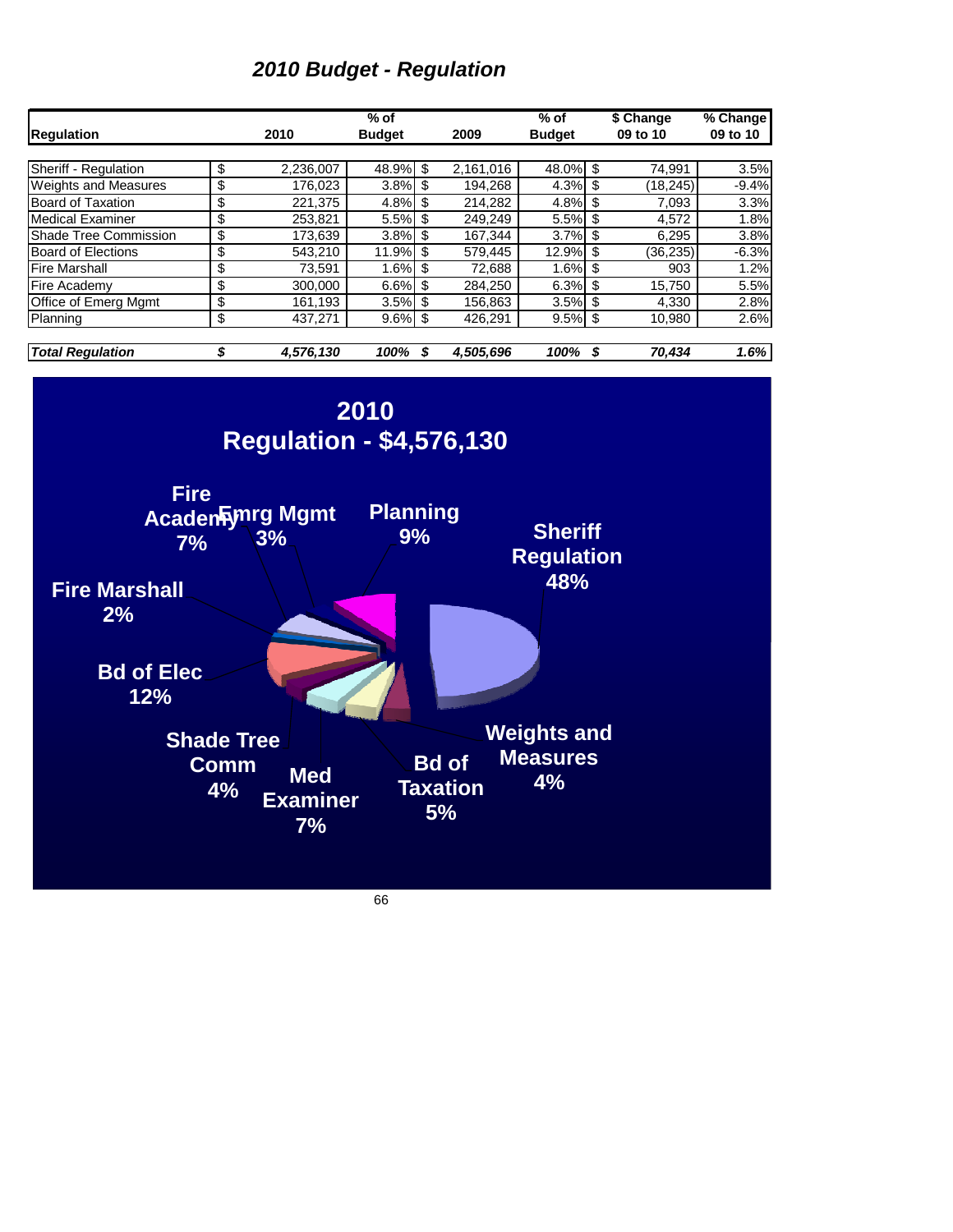#### *2010 Budget - Roads and Bridges*

|                           |   |           | $%$ of        |   |           | $%$ of        |   | \$ Change     | % Change |
|---------------------------|---|-----------|---------------|---|-----------|---------------|---|---------------|----------|
| Roads & Bridges           |   | 2010      | <b>Budget</b> |   | 2009      | <b>Budget</b> |   | 09 to 10      | 09 to 10 |
|                           |   |           |               |   |           |               |   |               |          |
| Roads and Culverts        |   | 5,253,120 | $71.3\%$ \$   |   | 5,065,136 | 69.0% \$      |   | 187,984       | 3.7%     |
| <b>Bridges</b>            | S | 1.041.723 | $14.1\%$ \$   |   | 1,085,839 | 14.8% \$      |   | (44,116)      | $-4.1%$  |
| Highway and Bridge Lights |   | 30,065    | $0.4\%$ \$    |   | 29,900    | 0.4%          |   | 165           | 0.6%     |
| Roads Administration      | σ | 985,953   | 13.4% \$      |   | 1,099,562 | 15.0% \$      |   | (113,609)     | $-10.3%$ |
| <b>Traffic Lights</b>     | S | 61,000    | $0.8\%$ \$    |   | 60,400    | $0.8\%$ \$    |   | 600           | 1.0%     |
|                           |   |           |               |   |           |               |   |               |          |
| Total Boards & Builderson | œ | 7.974.004 | 0.001         | œ | 7.210.027 | $\Delta$      | o | <b>24.024</b> | 0.401    |

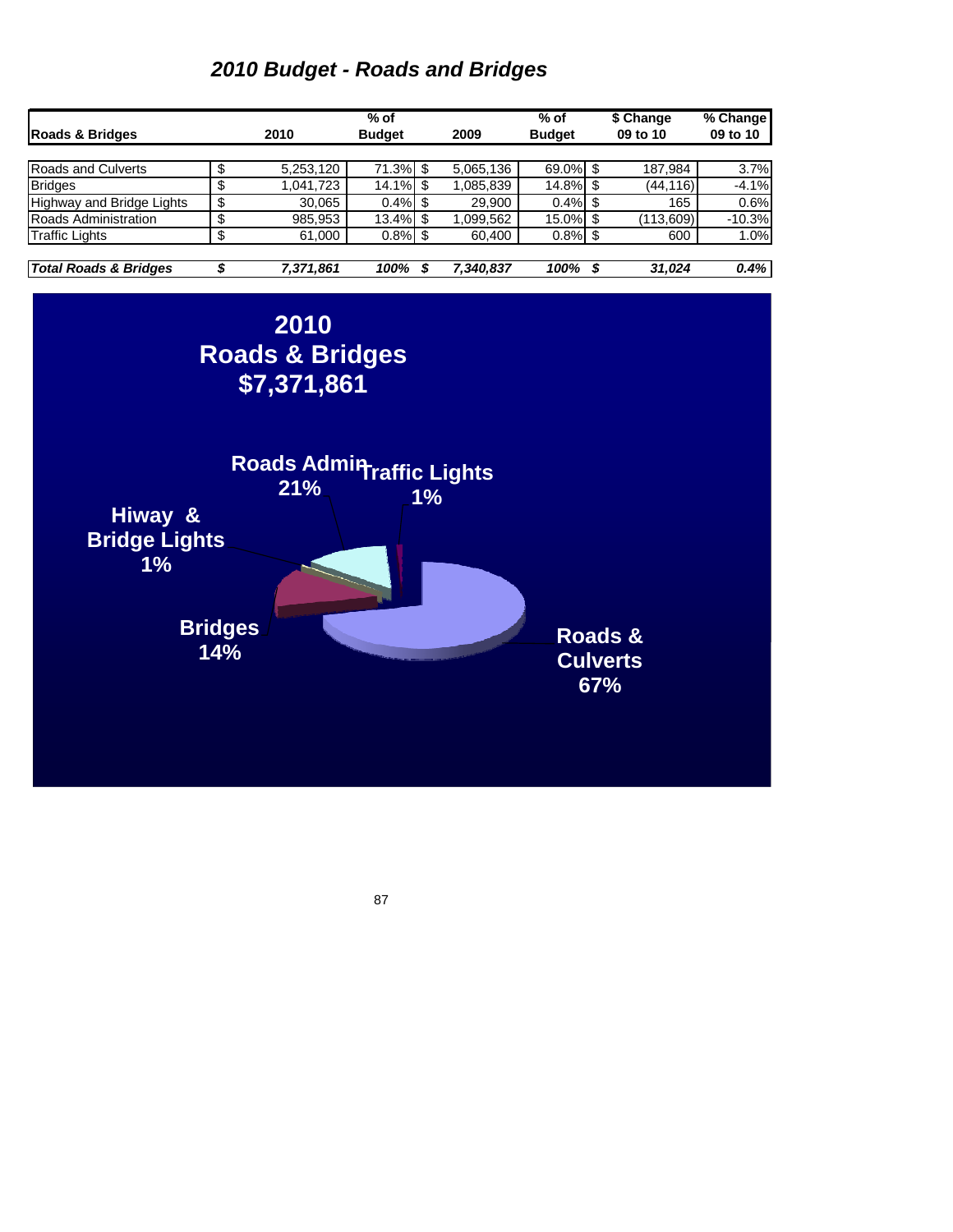## *2010 Budget - Correctional & Penal*

| <b>Correctional &amp; Penal</b>       | 2010      | % of<br><b>Budget</b> | 2009       | $%$ of<br><b>Budget</b> | \$ Change<br>09 to 10 | % Change<br>09 to 10 |
|---------------------------------------|-----------|-----------------------|------------|-------------------------|-----------------------|----------------------|
|                                       |           |                       |            |                         |                       |                      |
| Jail                                  | 8,775,313 | 89.4% \$              | 8,425,848  | 83.0% \$                | 349.465               | 4.1%                 |
| <b>Juvenile Detention Ctr</b>         | 814,158   |                       | 1,404,426  | 13.8% \$                | (590,268)             | $-42.0%$             |
| <b>Youth Svcs</b>                     | 224.662   | $2.3\%$ \$            | 326,000    | 3.2%                    | (101,338)             | $-31.1%$             |
|                                       |           |                       |            |                         |                       |                      |
| <b>Total Correctional &amp; Penal</b> | 9,814,133 | 100%                  | 10.156.274 | 100%                    | (342,141)             | $-3.4%$              |

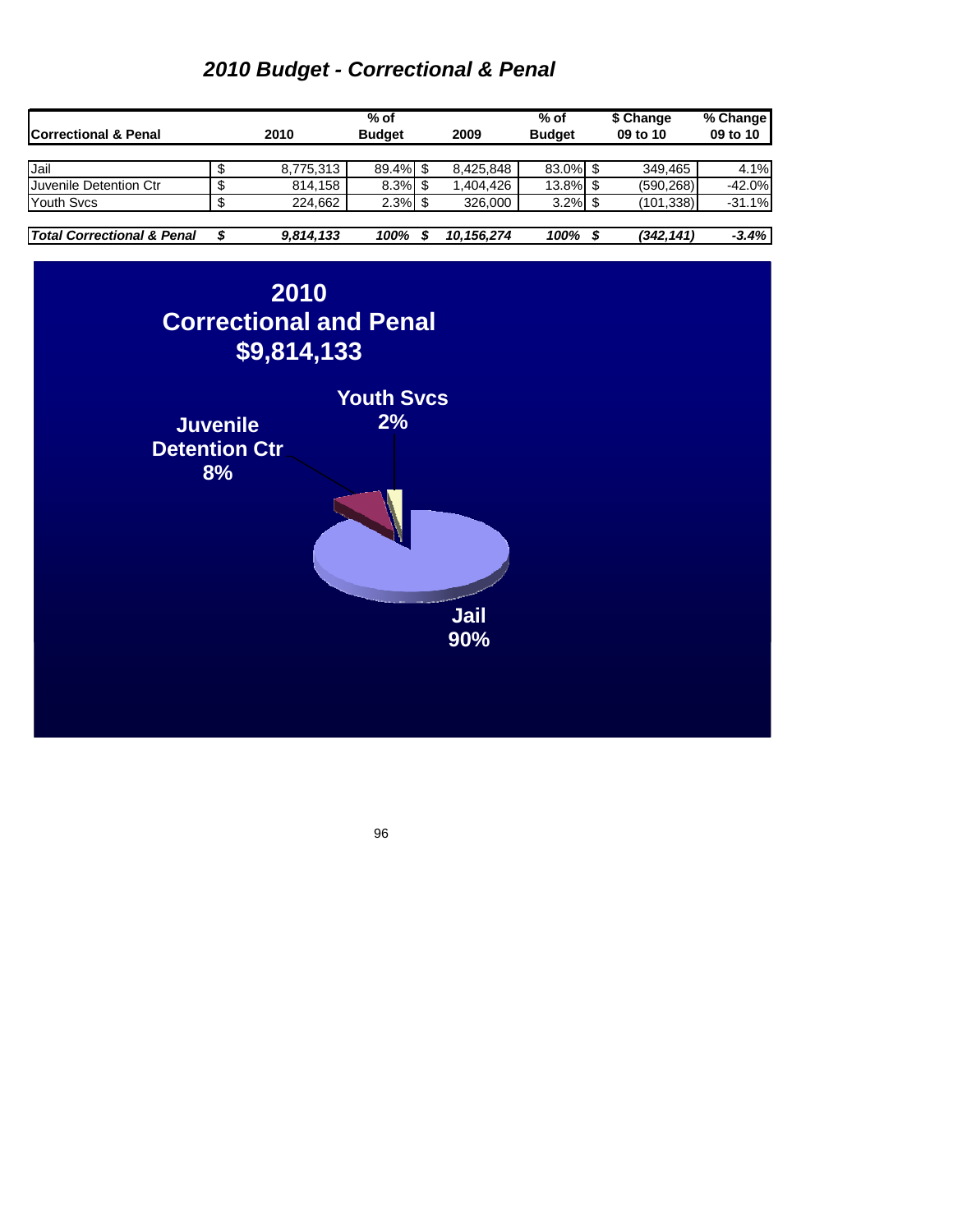| <b>Health &amp; Welfare</b>       |                              | 2010                            | $%$ of<br><b>Budget</b>                                              | 2009       | $%$ of<br><b>Budget</b>                  | \$ Change<br>09 to 10 | % Change<br>09 to 10 |
|-----------------------------------|------------------------------|---------------------------------|----------------------------------------------------------------------|------------|------------------------------------------|-----------------------|----------------------|
|                                   |                              |                                 |                                                                      |            |                                          |                       |                      |
| Home Health Care Agency           | \$                           | 64,000                          | 0.4%<br>\$                                                           | 64,000     | 0.4%<br>\$                               |                       | 0.0%                 |
| <b>Health Administration</b>      | \$                           |                                 | $0.0\%$ \$                                                           | 3,500      | $\overline{\mathcal{L}}$<br>0.0%         | (3,500)               | $-100.0%$            |
| <b>Chest Clinic</b>               | $\overline{\$}$              | 38,594                          | $\overline{\mathcal{L}}$<br>0.3%                                     | 35,127     | $\overline{\$}$<br>0.2%                  | 3.467                 | 9.9%                 |
| Non Profit Aid                    | \$                           | 338,535                         | $\overline{\$}$<br>2.3%                                              | 325,800    | $\overline{\mathcal{S}}$<br>1.9%         | 12,735                | 3.9%                 |
| Office of Community Svcs.         | \$                           | 75,060                          | 0.5%<br>$\boldsymbol{\mathsf{S}}$                                    | 65,192     | $\overline{\mathbf{s}}$<br>0.4%          | 9,868                 | 15.1%                |
| <b>Mosquito Control</b>           | \$                           | 310,182                         | 2.1%<br>\$                                                           | 327,190    | $\overline{\$}$<br>1.9%                  | (17,008)              | $-5.2%$              |
| Aid to Advanced Housing           | \$                           | 37,410                          | 0.3%<br>\$                                                           | 36,155     | $\overline{\mathbf{s}}$<br>0.2%          | 1,255                 | 3.5%                 |
| <b>Mental Health</b>              | \$                           | 25,000                          | $\overline{\$}$<br>0.2%                                              | 25,000     | $\overline{\$}$<br>0.1%                  |                       | 0.0%                 |
| Health & Human Svc Admin          | \$                           | 394,937                         | $\overline{\$}$<br>2.7%                                              | 392,283    | $\overline{\$}$<br>2.3%                  | 2,654                 | 0.7%                 |
| <b>Patients State Psych</b>       | \$                           | 2,580,731                       | 17.5%<br>\$                                                          | 2,845,295  | $\overline{\$}$<br>16.8%                 | (264, 564)            | $-9.3%$              |
| <b>Patients State Disabled</b>    | \$                           | 1,674,676                       | \$<br>11.4%                                                          | 1,778,723  | $\mathsf{\$}$<br>10.5%                   | (104, 047)            | $-5.8%$              |
| Social Service Admin              | \$                           | 966,134                         | 6.6%<br>\$                                                           | 870,382    | $\overline{\mathcal{E}}$<br>5.2%         | 95,752                | 11.0%                |
| Social Service Services           | \$                           | 158,931                         | 1.1%<br>\$                                                           | 152,879    | $\overline{\boldsymbol{\theta}}$<br>0.9% | 6,052                 | 4.0%                 |
| <b>TANF</b>                       | \$                           | 88,647                          | $\overline{\$}$<br>0.6%                                              | 61,985     | $\overline{\mathfrak{s}}$<br>0.4%        | 26,662                | 43.0%                |
| $\overline{\text{SSI}}$           | \$                           | 259,598                         | $\overline{\$}$<br>1.8%                                              | 257,063    | $\overline{\mathfrak{s}}$<br>1.5%        | 2,535                 | 1.0%                 |
| <b>DYFS</b>                       | \$                           | 708,363                         | 4.8%<br>$\overline{\mathbf{3}}$                                      | 674,291    | $\overline{\$}$<br>4.0%                  | 34,072                | 5.1%                 |
| Homestead Nursing Home            | \$                           | 6,588,992                       | $\overline{\mathbf{S}}$<br>44.8%                                     | 6,533,543  | 38.7%<br>$\overline{\mathbf{s}}$         | 55,449                | 0.8%                 |
| <b>Senior Services</b>            | \$                           | 205,171                         | 1.4%<br>\$                                                           | 193,935    | $\overline{\$}$<br>1.1%                  | 11,236                | 5.8%                 |
| <b>County Nutrition Program</b>   | \$                           | 174,036                         | $\overline{\mathbf{s}}$<br>1.2%                                      | 131,435    | $\overline{\mathbf{s}}$<br>0.8%          | 42,601                | 32.4%                |
| Veterans' Grave Registration      | \$                           | 13,175                          | 0.1%<br>$\overline{\$}$                                              | 13,042     | $\overline{\$}$<br>0.1%                  | 133                   | 1.0%                 |
| <b>SCMUA Solid Waste Bonds</b>    | \$                           |                                 | $\overline{\mathbf{S}}$<br>0.0%                                      | 2,098,439  | 12.4%                                    |                       |                      |
| Legal Aid                         | \$                           | 9,135                           | $0.1\%$ \$                                                           | 3,000      | $\overline{\mathbf{s}}$<br>0.0%          | 6,135                 | 204.5%               |
| <b>Help Line</b>                  | \$                           |                                 | $0.0\%$ \$                                                           | 4,125      | 0.0%<br>\$                               | (4, 125)              | $-100.0%$            |
| <b>UCC Appeal Board</b>           | \$                           | 4,875                           | \$<br>0.0%                                                           | 4,825      | \$<br>0.0%                               | 50                    | 1.0%                 |
| <b>Total Health &amp; Welfare</b> | \$                           | 14,716,182                      | 100%<br>\$                                                           | 16,897,209 | 100%<br>\$                               | (2, 181, 027)         | $-12.9%$             |
|                                   |                              |                                 | 2010<br><b>Health &amp; Welfare</b><br>\$16,782,911<br><b>Others</b> |            |                                          |                       |                      |
|                                   | <b>Social Service</b><br>15% | <b>Aid to Non Profits</b><br>2% | 9%                                                                   |            | <b>Nursing Home</b><br>45%               |                       |                      |

# *2010 Budget - Health & Welfare*

103

**Patients in State Inst 22%**

**SCMUA Bonds 0%**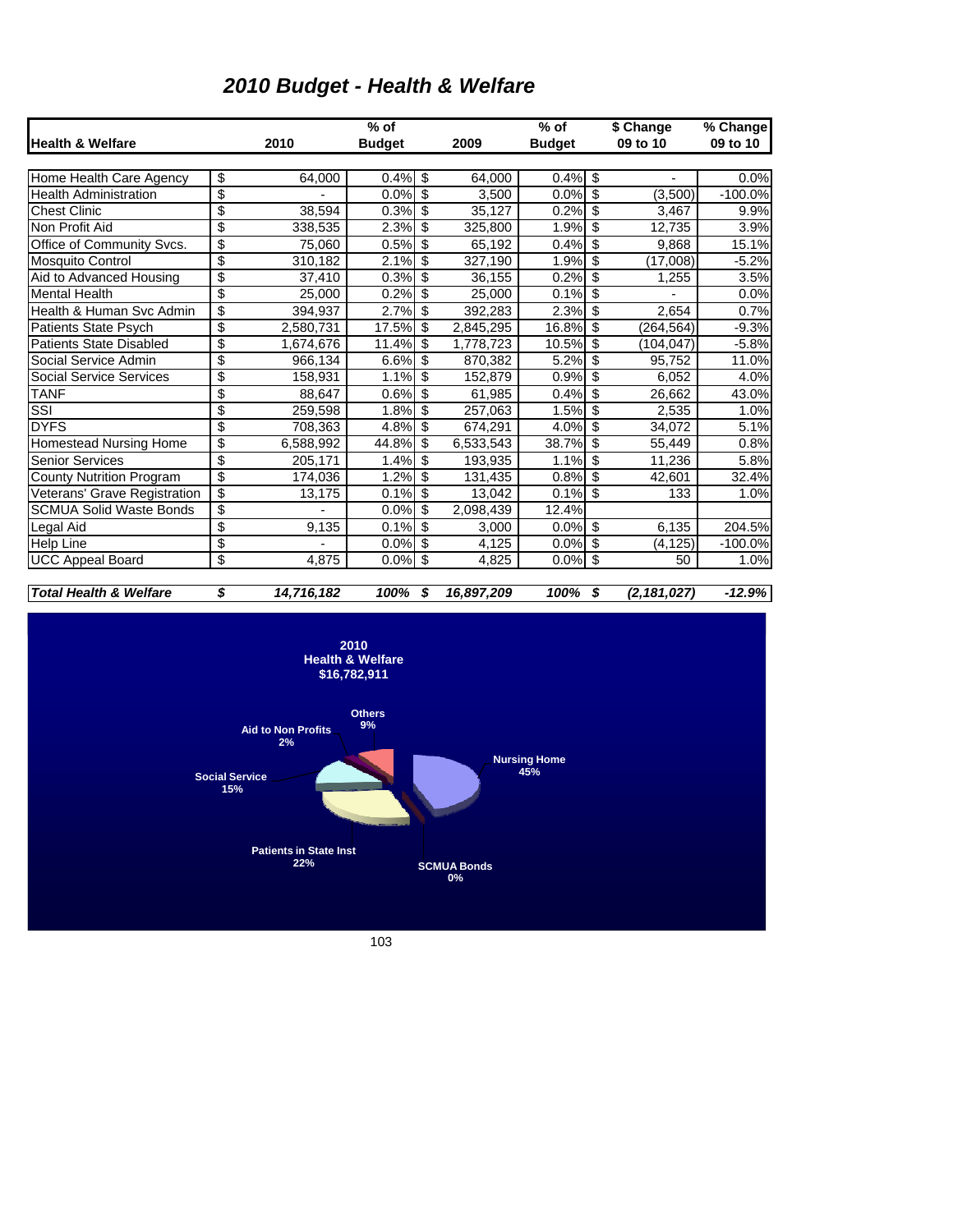#### *2010 Budget - Education*

| <b>IEducation</b>               |    | 2010                                | $%$ of<br><b>Budget</b> |   | 2009           | $%$ of<br><b>Budget</b> |              | \$ Change<br>09 to 10 | % Change<br>09 to 10 |
|---------------------------------|----|-------------------------------------|-------------------------|---|----------------|-------------------------|--------------|-----------------------|----------------------|
|                                 |    |                                     |                         |   |                |                         |              |                       |                      |
| <b>County Superintendent</b>    | \$ | 97,833                              | $0.8\%$ \$              |   | 111.193        | $0.9\%$ \$              |              | (13,360)              | $-12.0%$             |
| Sussex Tech                     | \$ | 7,693,686                           | 59.1%                   |   | 7,561,589      | 59.1% \$                |              | 132.097               | 1.7%                 |
| <b>Rutgers Cooperative Ext</b>  | \$ | 169,433                             | $1.3\%$ \$              |   | 169.469        | $1.3\%$ \$              |              | (36)                  | 0.0%                 |
| <b>Sussex Community College</b> | \$ | 4,797,260                           | 36.9%                   |   | 4.704.240      | 36.8% \$                |              | 93,020                | 2.0%                 |
| Out of County Reimburse         | \$ | 250,000                             | $1.9\%$ \$              |   | 250,000        | $2.0\%$ \$              |              | -                     | 0.0%                 |
| $\tau$ and $\tau$ decomption    | ÷  | $\overline{10}$ and $\overline{20}$ | $\lambda$ 00 $\lambda$  | ÷ | $10.700$ $101$ | $\lambda$ 00 $\lambda$  | $\mathbf{r}$ | $0.44$ TO $4$         | $1 - n$              |



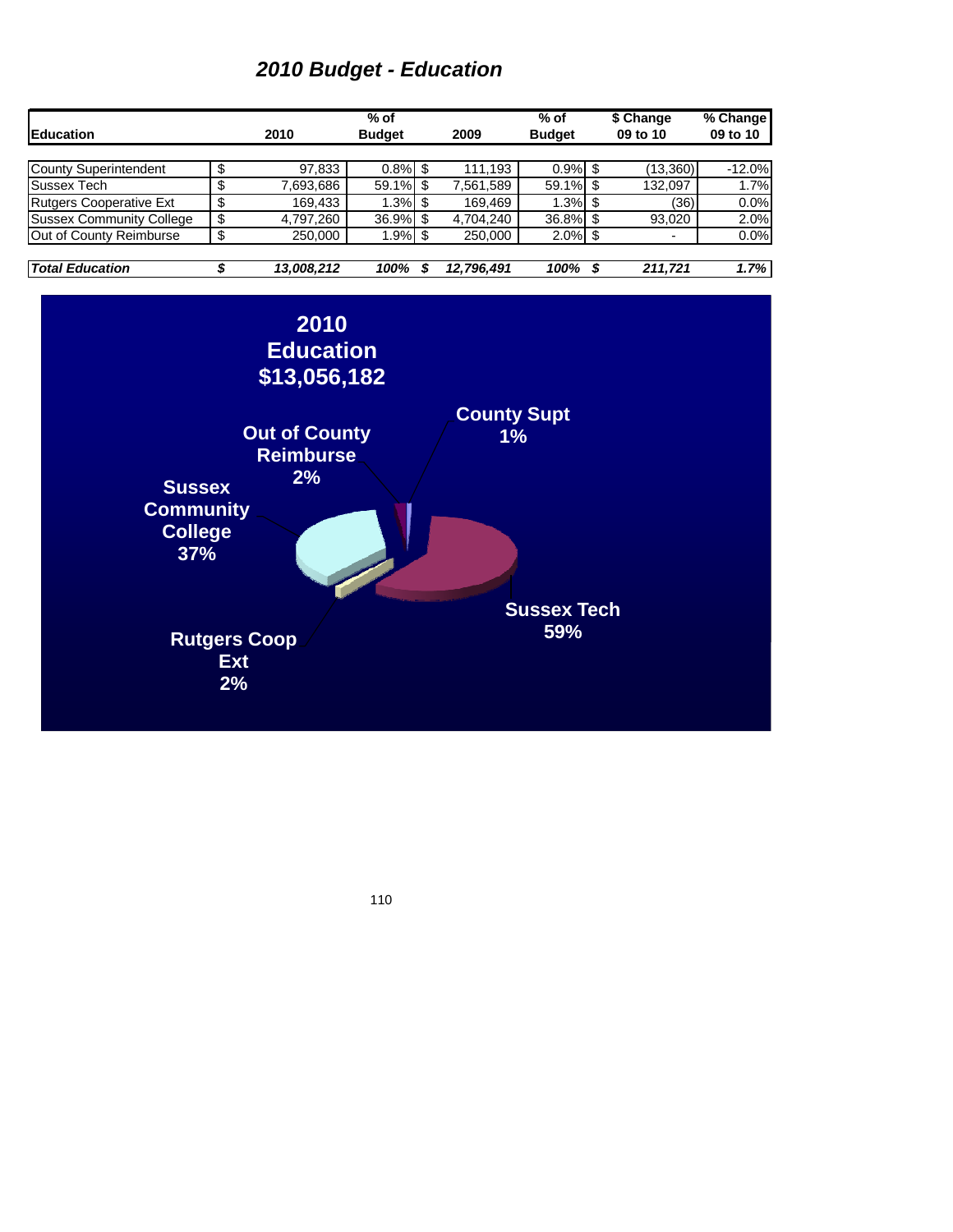### *2010 Budget - Capital Improvements*

| <b>Capital Improvements</b>       |    | 2010    | % of<br><b>Budget</b> | 2009 | $%$ of<br><b>Budget</b> | \$ Change<br>09 to 10 | % Change<br>09 to 10 |
|-----------------------------------|----|---------|-----------------------|------|-------------------------|-----------------------|----------------------|
|                                   |    |         |                       |      |                         |                       |                      |
| Capital Improvement Fund          |    | 335.000 | 66.5% \$              |      | #DIV/0!                 | 335,000               | #DIV/0!              |
| Capital Improve Line Items        | ۰D | 168.566 | 33.5%                 |      | #DIV/0!                 | 168.566               | #DIV/0!              |
|                                   |    |         |                       |      |                         |                       |                      |
| <b>Total Capital Improvements</b> |    | 503,566 | 100%                  |      | <b>#DIV/0!</b>          | 503.566               | <b>#DIV/0!</b>       |

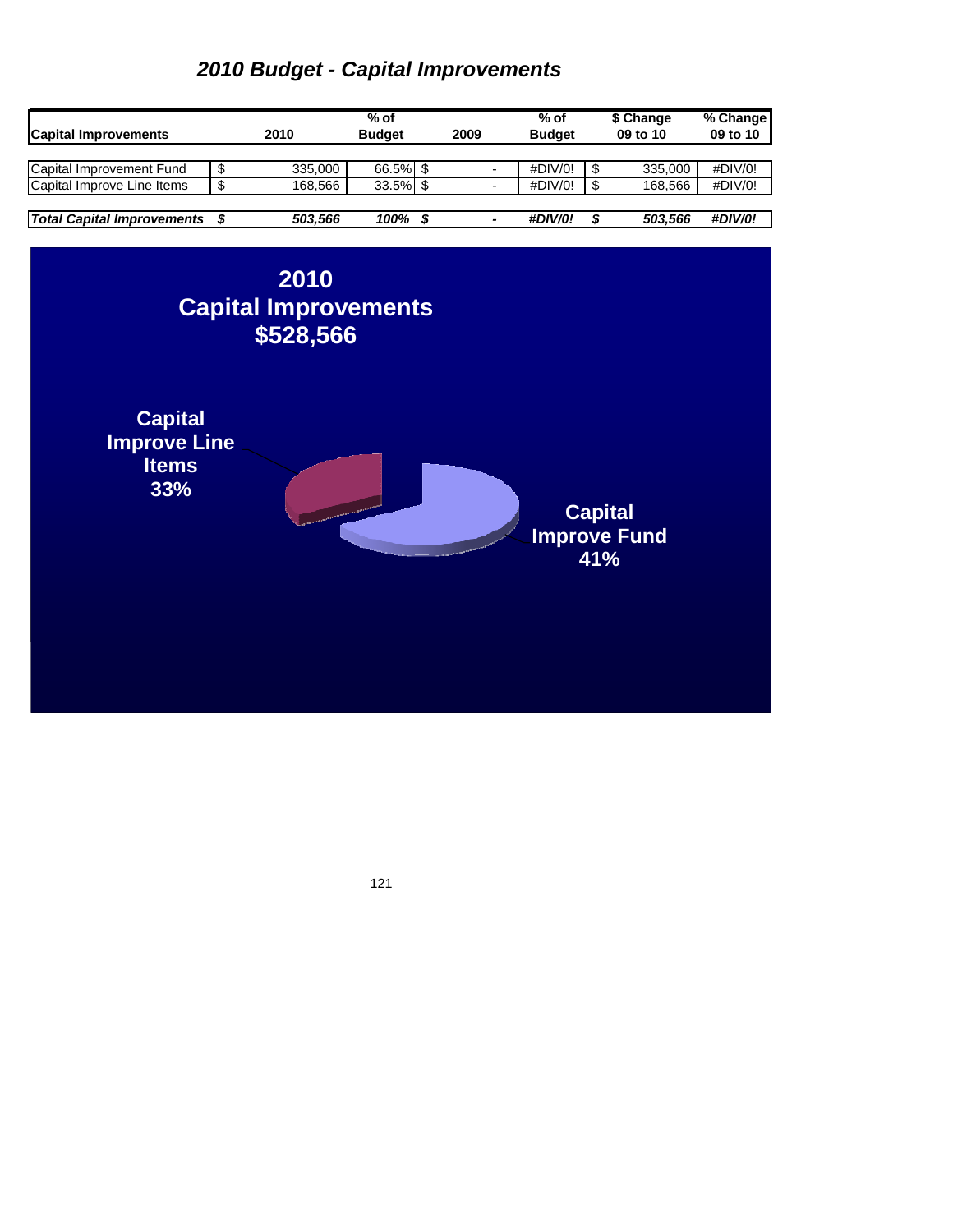### *2010 Budget - Debt Service*

|                                   |                  | $%$ of        |     |            | $%$ of        |      | \$ Change | % Change   |
|-----------------------------------|------------------|---------------|-----|------------|---------------|------|-----------|------------|
| <b>Debt Service</b>               | 2010             | <b>Budget</b> |     | 2009       | <b>Budget</b> |      | 09 to 10  | 09 to 10   |
|                                   |                  |               |     |            |               |      |           |            |
| County College Bonds Princ        | \$<br>1,135,000  | 7.8%          | \$  | 1,135,000  | $7.8\%$ \$    |      |           | 0.0%       |
| <b>County College Interest</b>    | \$<br>475.808    | 3.3%          | S   | 517.968    | 3.6%          | \$   | (42,160)  | $-8.1%$    |
| <b>State Aid College Bonds</b>    | \$<br>710.000    | 4.9%          | \$  | 1,620,000  | 11.1%         | \$   | (910,000) | $-56.2%$   |
| State Aid College Bonds Int       | \$<br>344,217    | 2.4%          | \$. | 399,267    | 2.7%          | - \$ | (55,050)  | $-13.8%$   |
| <b>Tech School Bonds Princ</b>    | \$<br>450,000    | 3.1%          | \$. | 400,000    | 2.8%          | \$   | 50,000    | 12.5%      |
| <b>Tech School Bonds Interest</b> | \$<br>98,390     | 0.7%          | \$  | 115,835    | 0.8%          | S    | (17, 445) | $-15.1%$   |
| <b>Other Bonds Principal</b>      | \$<br>8.578.000  | 59.1%         | \$  | 8,075,000  | 55.5% \$      |      | 503.000   | 6.2%       |
| <b>Other Bonds Interest</b>       | \$<br>1.899.348  | 13.1%         | \$  | 2,186,593  | 15.0%         | \$   | (287.245) | $-13.1%$   |
| Interest on Notes                 | \$<br>319.860    | 2.2%          | \$  | 87,600     | 0.6%          | \$   | 232.260   | 265.1%     |
| Payment of BANs                   | \$<br>500,000    | 3.4%          | S   |            | 0.0%          | \$   | 500,000   | #DIV/0!    |
| <b>EDA Loan Principal</b>         | \$               | 0.0%          | \$  | 6,800      | 0.0%          | -\$  | (6,800)   | $-100.0\%$ |
| <b>EDA Loan Interest</b>          | \$               | $0.0\%$ \$    |     | 306        | $0.0\%$ \$    |      | (306)     | $-100.0%$  |
|                                   |                  |               |     |            |               |      |           |            |
| <b>Total Debt Service</b>         | \$<br>14,510,623 | 100%          | S   | 14.544.369 | 100%          | \$   | (33,746)  | $-0.2\%$   |

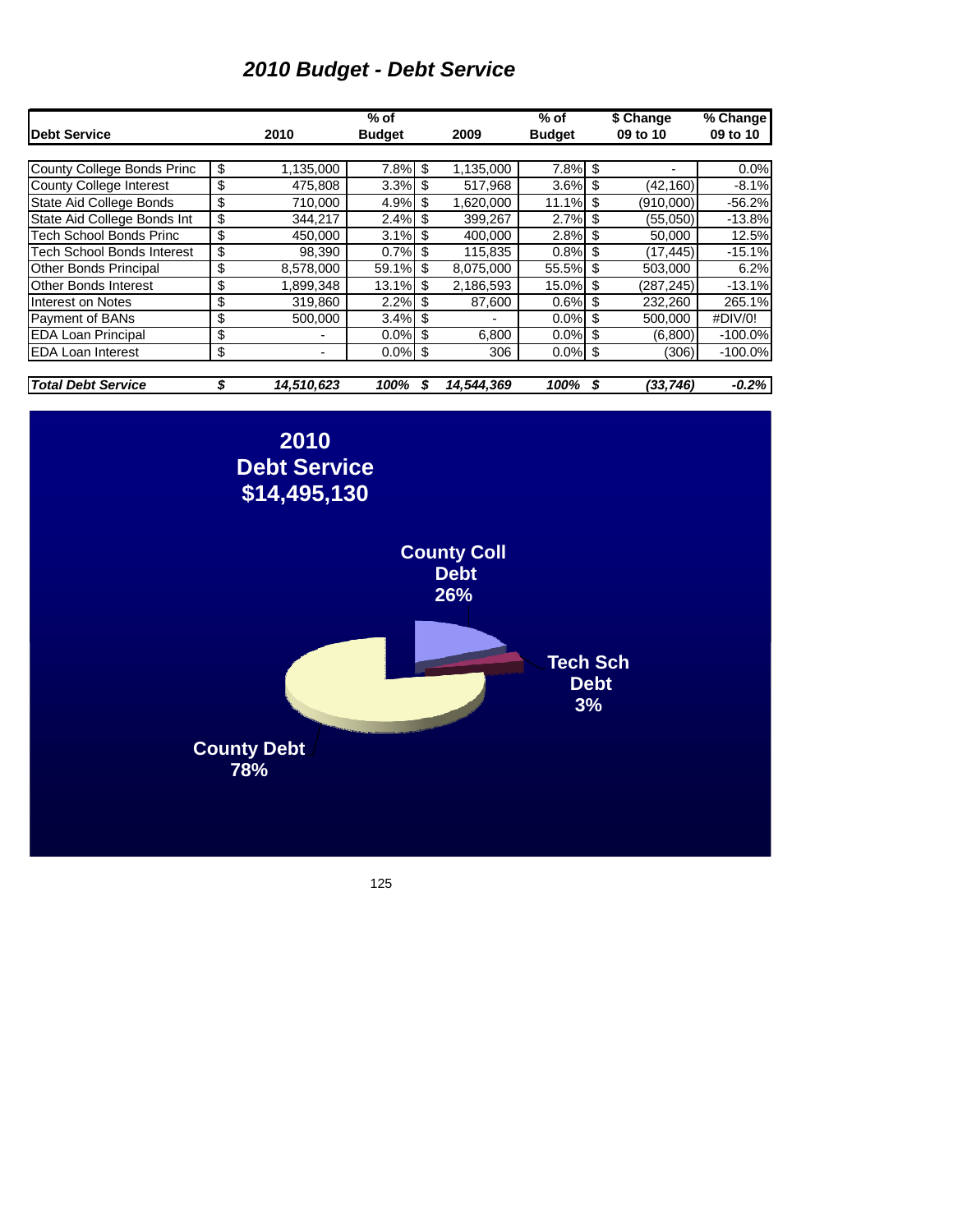### *2010 Budget - Deferred and Statuory Charges*

|                                    |                 | $%$ of        |  |           | $%$ of        |  | \$ Change  | % Change |  |
|------------------------------------|-----------------|---------------|--|-----------|---------------|--|------------|----------|--|
| Deferred Charges                   | 2010            | <b>Budget</b> |  | 2009      | <b>Budget</b> |  | 09 to 10   | 09 to 10 |  |
|                                    |                 |               |  |           |               |  |            |          |  |
| Deferred Charges                   | \$<br>16,902    | $0.3\%$ \$    |  | 172.977   | $2.6\%$ \$    |  | (156, 075) | $-90.2%$ |  |
| <b>PERS Pension</b>                | \$<br>1,804,415 | 27.6%         |  | 2,108,435 | 31.4%         |  | (304, 020) | $-14.4%$ |  |
| <b>Social Security</b>             | \$<br>2.664.324 | 40.8%         |  | 2.572.214 | 38.3% \$      |  | 92.110     | 3.6%     |  |
| Unemployment Ins                   | \$<br>280,000   | $4.3\%$ \$    |  | 254.240   | 3.8%          |  | 25,760     | 10.1%    |  |
| Defined Contribution Plan          | \$<br>2,188     | $0.0\%$ \$    |  | 720       | $0.0\%$       |  | 1,468      | 203.9%   |  |
| <b>PFRS Pension</b>                | \$<br>1,764,606 | 27.0% \$      |  | 1,616,028 | 24.0% \$      |  | 148,578    | 9.2%     |  |
|                                    |                 |               |  |           |               |  |            |          |  |
| <b>Total Def/Statutory Charges</b> | 6,532,435       | 100%          |  | 6,724,614 | 100%          |  | (192,179)  | $-2.9%$  |  |